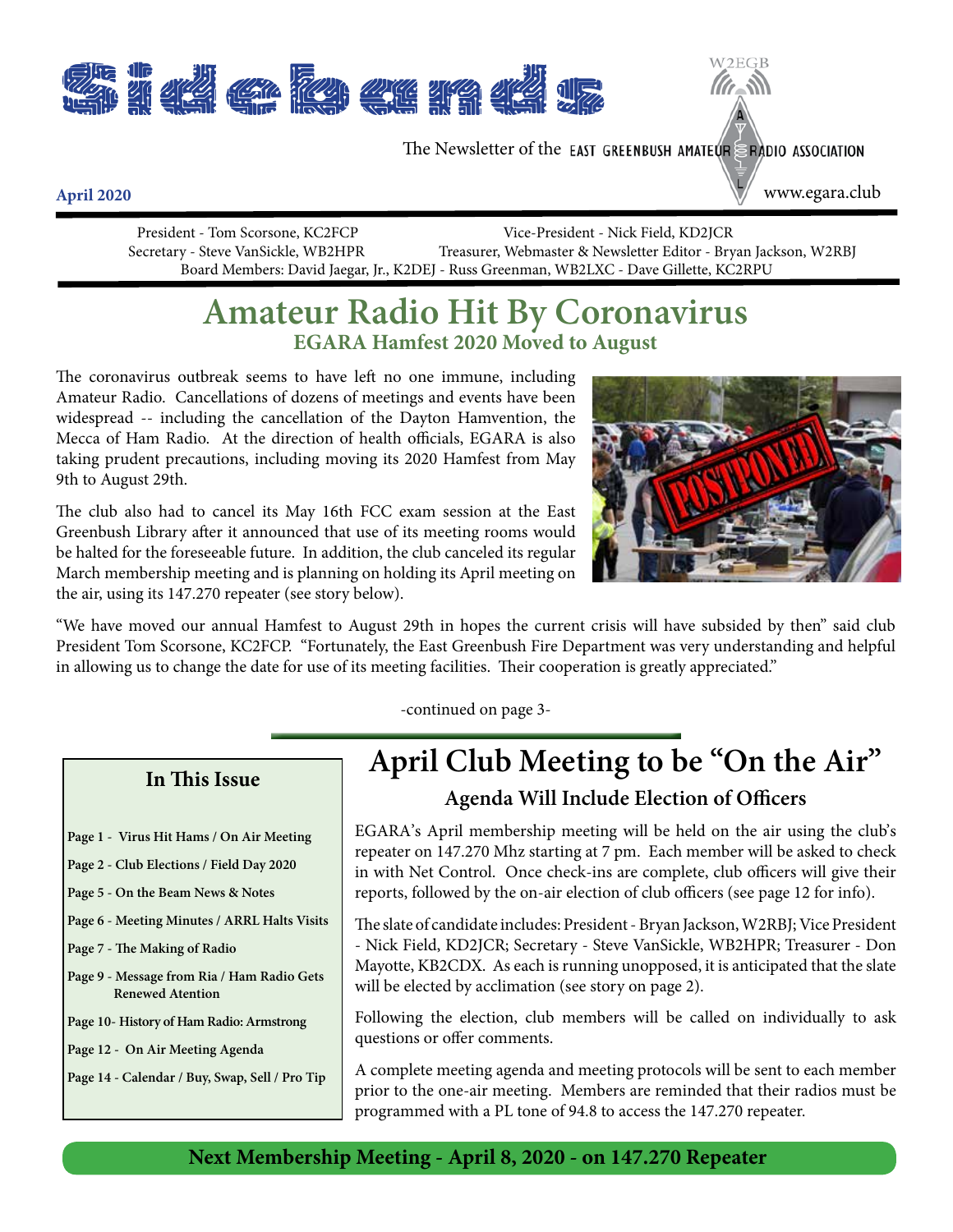# **Slate of Candidates Set for April Club Elections**

April brings with it the annual election of club officers and candidates have now been nominated for each of the four open offices.

For the first time in 19 years, the office of President is set to change, with Bryan Jackson, W2RBJ, running for the top spot. Jackson, who has served as Treasurer, will seek to replace long-time President Tom Scorsone, KC2FCP, who has decided not to run for re-election. Tom will assume the role of President Emeritus and continue to provide guidance and advice to the club and its officers.

Nick Field, KD2JCR, will seek re-election as the Vice President, and Steve VanSickle, WB2HPR will likewise seek another term as Secretary. Seeking election as Treasurer will be Don Mayotte, KB2CDX. It is his first time running for a club office.

Members of the board will not be on the ballot this year, as their three-year terms run until 2021. However, members will be asked to approve a proposal to stagger board elections so that one board seat will be open every year. The plan is designed to provide a greater opportunity for members to participate in the club's management.

**Tom Scorsone, KC2FCP** 

**will conclude two decades of service as EGARA President**

To facilitate the staggered election, it's proposed that next year's board election fill one seat for a one-year term, a second seat for a two-year term, and a third seat for a three-year term. As the seats come up for re-election in the future, each term will revert to a full three-years.

As the slate of candidates is unopposed, they will be elected by acclamation, with the club Secretary casting a single deciding vote. The election will take place during the club's on-air membership meeting on April 8th using the 147.270 repeater. All members will also be informed by email.

#### **Field Day 2020 — A Time to Adapt**



Field Day is set for June 27-28, but concerns about coronavirus will likely require substantial changes. ARRL has offered some guidance on how to adapt in this unprecedented time of social distancing and uncertainty.

"Due to the unique situation presented this year, this can be an opportunity for you, your club, and/or group to try something new," ARRL Contest Manager Paul Bourque, N1SFE, said. "Field Day isn't about doing things the same way year after year. Use this year to develop and employ a new approach that is in line with the current circumstances."

Social distancing and state and local requirements very likely will impact just how — and even whether — hams are able to participate in Field Day this year. Information and guidance offered by the Centers for Disease Control and Prevention (CDC) will be important to follow. If social distancing means that Class A with a 30-member team won't work this year, other options will have to be explored. Part of the Field Day concept has always been about adapting operation to meet the situation at hand. Field Day is an emergency communication demonstration, and rules are flexible enough to allow individuals and groups to adjust their strategies in a way that addresses their needs.

There are several options that EGARA is exploring. One possibility is to have club members to operate from their home stations on using commercial power as Class D. These stations may only count contacts made with Class A, B, C, E and F Field Day stations. Another option is home stations on emergency power as Class E. These stations can contact any class.

One big impact this year will be a decline in public visibility and any interaction with the visitors. Local and served agency officials may be unwilling to visit, which is understandable under the circumstances.

EGARA anticipates developing its Field Day Plans no later than early June so its members can prepare to participate.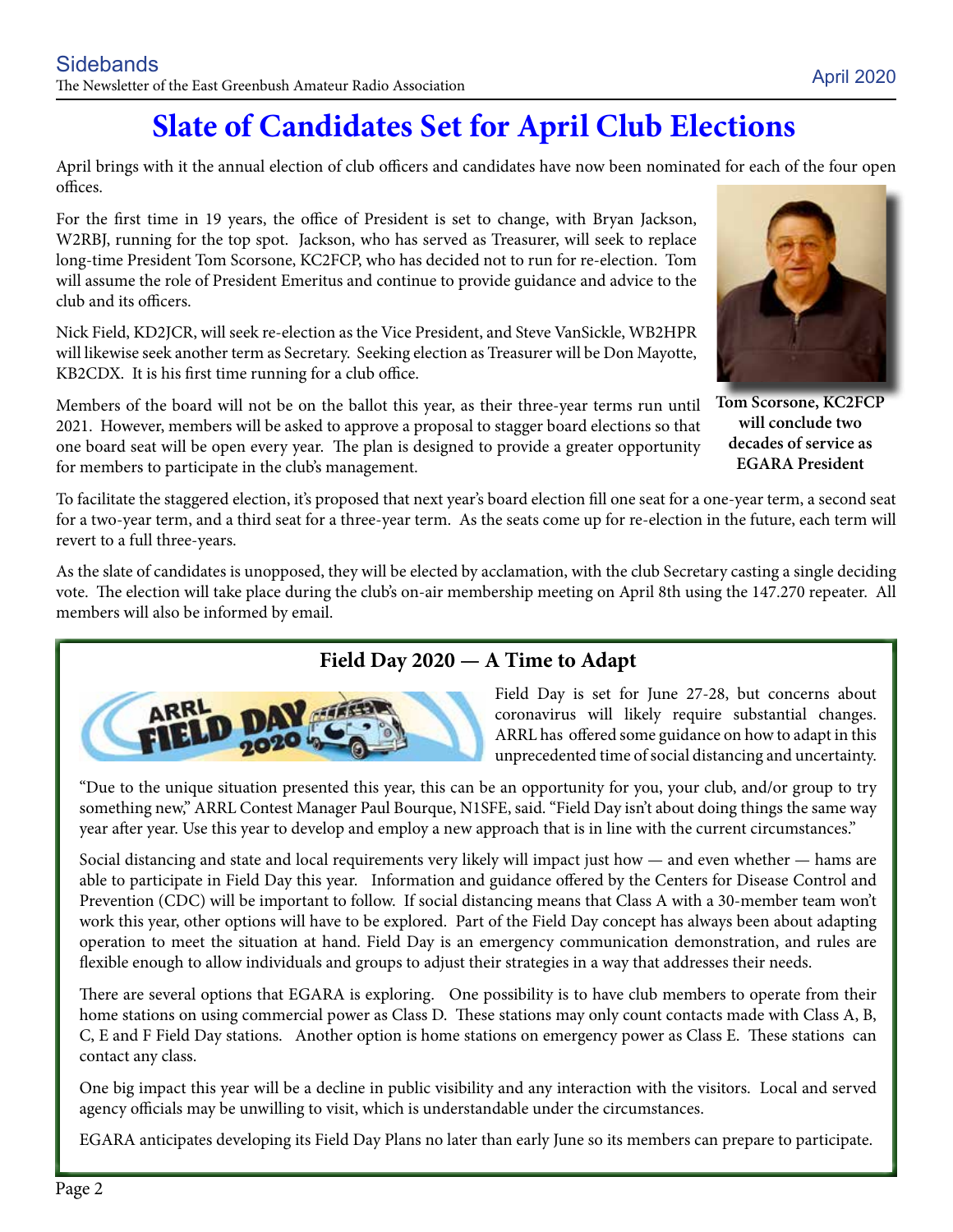# **EGARA Hamfest Moves to August 29th**

(continued from page 1)

EGARA Treasurer Bryan Jackson, W2RBJ, said the change of date should actually work in favor of the club's Hamfest.

"The extra time will allow us to extend promotion of our Hamfest and seek out additional sponsors while also giving us the opportunity to further promote the many sponsors who have already signed on," he said. "Plus, with many other Hamfests being canceled -- including Dayton -- I think we may see a record turnout at ours this year because of pent-up demand."

Supporting the prediction of a record turnout is the fact that EGARA currently has prizes worth approximately \$3,500 for giveaways. Once again, the Grand Prize will be an HF/6 meter transceiver given away jointly by the club and **KJI Electronics**. There will also be several HT radios provided by **Wouxun**, including its latest DMR/analog models. The club will also raffle off tri-band Baofeng HT radios in cooperation with **B-TECH**, Baofeng's official U.S. distributor. These HTs cover the 2 meter, 220 and 440 bands and come complete with antennas, battery, charger and accessories.

In addition, several new sponsors have signed on to this year's Hamfest. They include **Mouser Electronics**, **The Wireman**  and **KB6NU Ham Radio Study Guides**. Returning sponsors include **KJI Electronics, LDG Electronics, DX Engineering, Main Trading Company (MTC), N3FJP Amateur Radio Software, The RF Adapter Guy, and MFJ Enterprises**. The prizes they have provided range from shack accessories to gift certificates.

"Our sponsor have been great and have done much to help us ensure that we have our biggest Hamfest ever," said club Treasurer Bryan Jackson, W2RBJ. "They've been super supportive and very generous. Frankly, their involvement is what makes our event so good and well attended every year. As always, we urge our members and fellow hams to patronize our sponsors for all their Amateur Radio needs."

Although job assignments for the Hamfest have already been made, they will need to be reconfirmed as the new August date draws nearer. "I expect most of our plans will remain in place, but we'll be prepared to make any changes that may be needed," said Scorsone.

## *2020 Hamfest Sponsors*

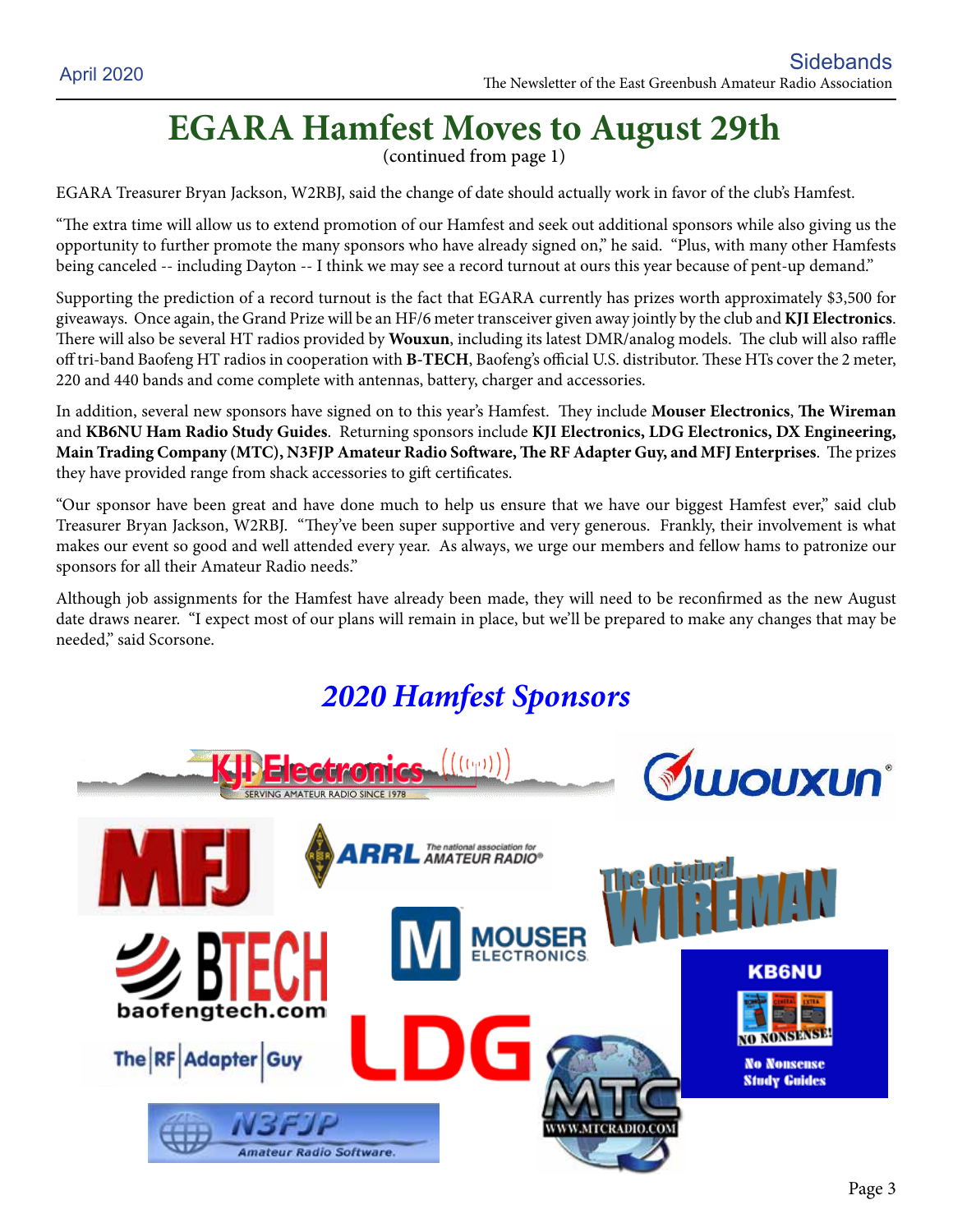# **No Compromises**

There's no compromises with Wouxun's KG-UVN1 Dual Band DMR Digital Two Way HT radio!

Whether you're looking to run DMR or analog, the KG-UVN1 has you covered. It's feature-packed with all the benefits of a high-end Digital Mobile Radio that also keeps your analog connections -- all in one portable handheld transceiver!

The Wouxun KG-UVN1 works with other makes and models of DMR radios with both Tier I & II compatibility -- as well as compatibility with existing analog systems on the supported UHF and VHF Amateur Radio bands.

Add to that 3072 channels, 250 zones, and a whopping 160,000 contacts -- and the full radioid.net contact database is preloaded! The KG-UVN1 has CTCSS/DCS, digital encryption, channel scan, group scan and text messaging. It also features VOX, a full DTMF keypad, programmable multi-function side keys, and much, much more.

The KG-UVN1 offers high-end functionality throughout, including independent programming in VFO and channel modes, Private Call, Group Call, All Call, ARTS function, tail elimination, menu encryption, menu hide, and stun/kill/ activate options. Plus, it has solid, rugged construction that puts it in the same league as commercial class radios for performance, reliability and durability.

Wouxun's KG-UVN1 Big Performance, No Compromises





*Visit www.WOUXUN.com for full details and specs, plus the full line of accessories!*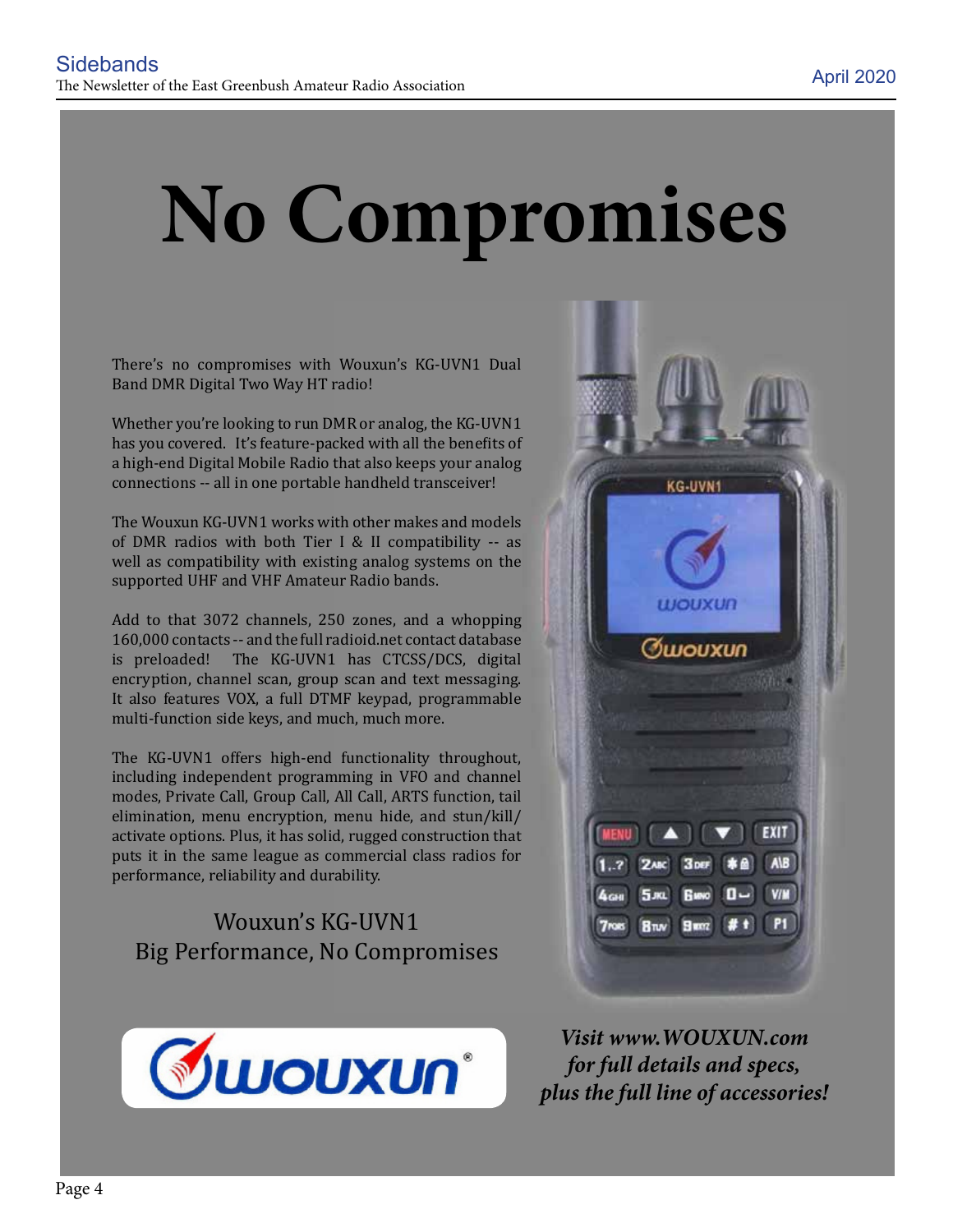## On the Beam News & Notes

## **Virus Concerns Cancel Dayton Hamvention for First Time Ever**



For the first time in its 68-year history, Dayton Hamvention® will not take place this year, due to concerns about the coronavirus outbreak. The glum news was not entirely unexpected, given widespread cancellations of public gatherings and a national state of emergency.

"The Hamvention Executive Committee has been monitoring the COVID19 pandemic. We have worked very closely with our local and state health departments. It is with a very heavy heart the Hamvention Executive Committee has decided to cancel Hamvention for this year," said event Chair Jack Gerbs, WB8SCT, on March 15th.

"This decision is extremely difficult for us, but with around two months until the Great Gathering we felt this action necessary. More specific details regarding the closure will soon be posted. Thank you for your understanding in this time of international crisis."

The Dayton Hamvention cancellation came less than a week after the International DX Convention in Visalia, California, called off this year's show. The Dayton Amateur Radio Association (DARA) sponsors Hamvention.

Since 2017, Hamvention has been held each May at the Greene County Fairgrounds and Expo Center in Xenia, Ohio. The international gathering attracted more than 32,000 visitors in 2019.

Hamvention's announcement has caused the cancellation of other associated events, including Contest University, the Contest Dinner, and the Top Band Dinner.

# **ARRL Lists Canceled Hamfests On-Line**

With dozens of Hamfests already canceled -- and more being added every day -- the ARRL has set up a special section of its website to list those that have been forced to pull the plug because of the Covid-19 virus outbreak.

The cancellation listings can be accessed through a link on the League's home page at *www.ARRL.org*, or by visiting *http://www. arrl.org/canceledHamfests.php*. The listings can be sorted by city, state, zip code, ARRL division and by date.

As of the end of March, there were some 40 Hamfests that had been canceled across the nation. Meanwhile, EGARA is working to spread the word that its 19th annual Hamfest has been re-scheduled from May 9th to August 29th.

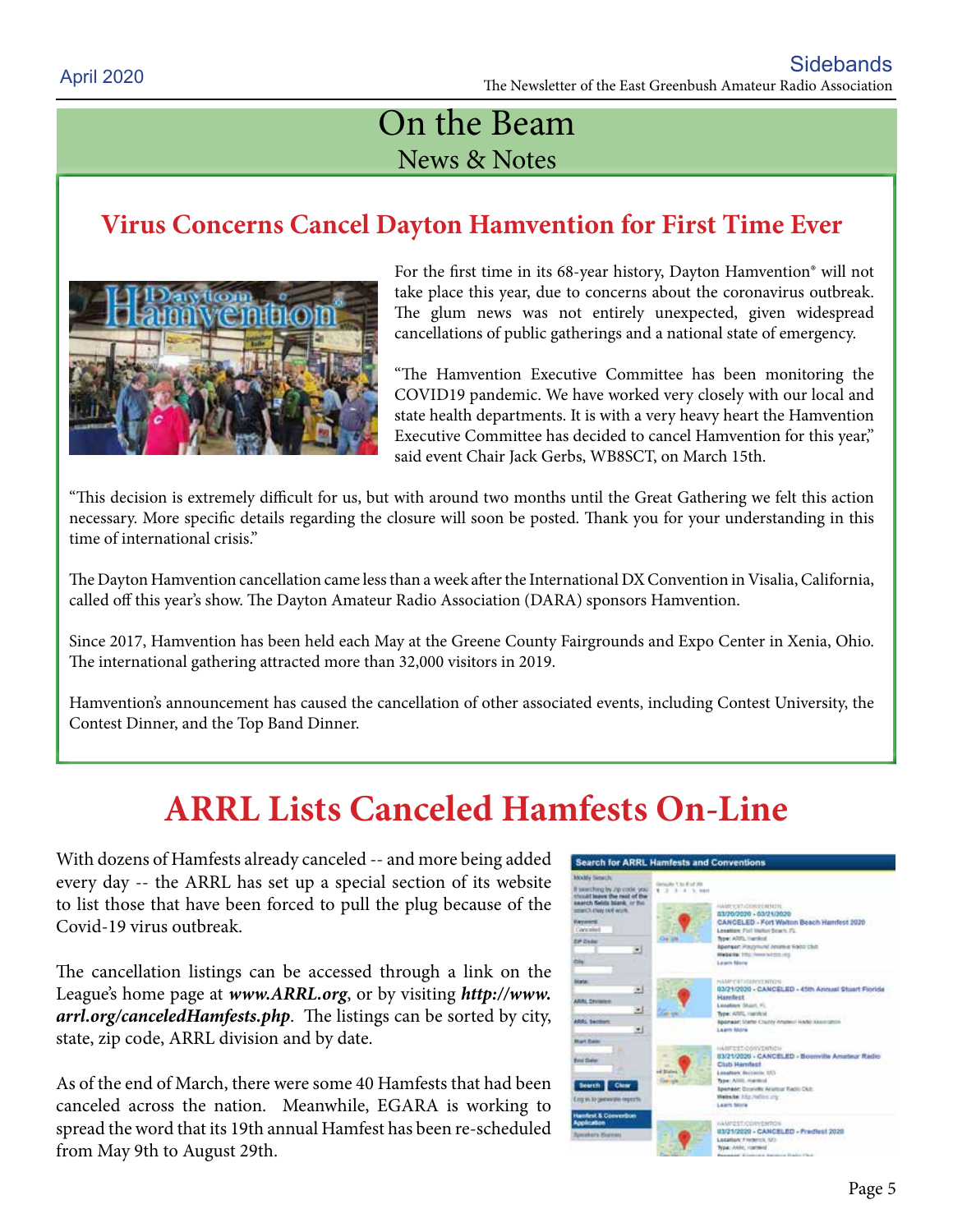## **EGARA March Meeting Minutes**

- The Wednesday, March 11th membership meeting of the club was canceled as a precaution because of concerns about the coronavirus outbreak;
- The Board met as scheduled on Monday, March 9th to clean the Masonic Lodge and to discuss agenda items, including possibly moving the date of the May 9th EGARA Hamfest. It was decided to contact the East Greenbush Fire Department to determine what other dates might be available for use of its grounds and pavilion for the Hamfest;
- In response to continued requests to refrain from holding group meetings, the April membership meeting will be held as scheduled on April 8th, however it will be held on the air using the club's 147.270 repeater. The meeting will begin at 7 pm and following the meeting agenda listed below:

## **On-the-air –Meeting Agenda for April 8th**

#### *Use the club's VHF repeater 147.270 (+) PL 94.8*

- 1. Call to order and announcement of meeting format
	- 2. Check-ins
	- 3. Check-ins acknowledged
		- 4. Minutes
		- 5. Treasurer's report
		- 6. Election of officers
			- 7. New business
			- 8. Old business
		- 9. Committee reports
	- 10.General discussion, Q & A
		- 11.Closing
		- (see full details on page 12)

--de Steve VanSickle WB2HPR / Secretary

## **ARRL Suspending Tours and Guest Visits to Headquarters, W1AW**

As part of efforts under way to help protect the health and safety of ARRL Headquarters employees and volunteers from the impacts of the coronavirus, ARRL has decided to suspend all tours and guest visits to Hiram Percy Maxim Memorial Station W1AW, as well as to ARRL Headquarters in Newington, CT. The suspension became effective Monday, March 16 and will continue until further notice.

In a post on its website and by email, the League said:

"We apologize for any inconvenience this may cause to our members and their guests who had been planning to visit us in Newington, Connecticut. We feel, however, that this is a necessary precaution and is in keeping with the guidance being provided by federal and local health professionals."

"We appreciate everyone's patience and understanding as we all endeavor to deal with this difficult public health situation."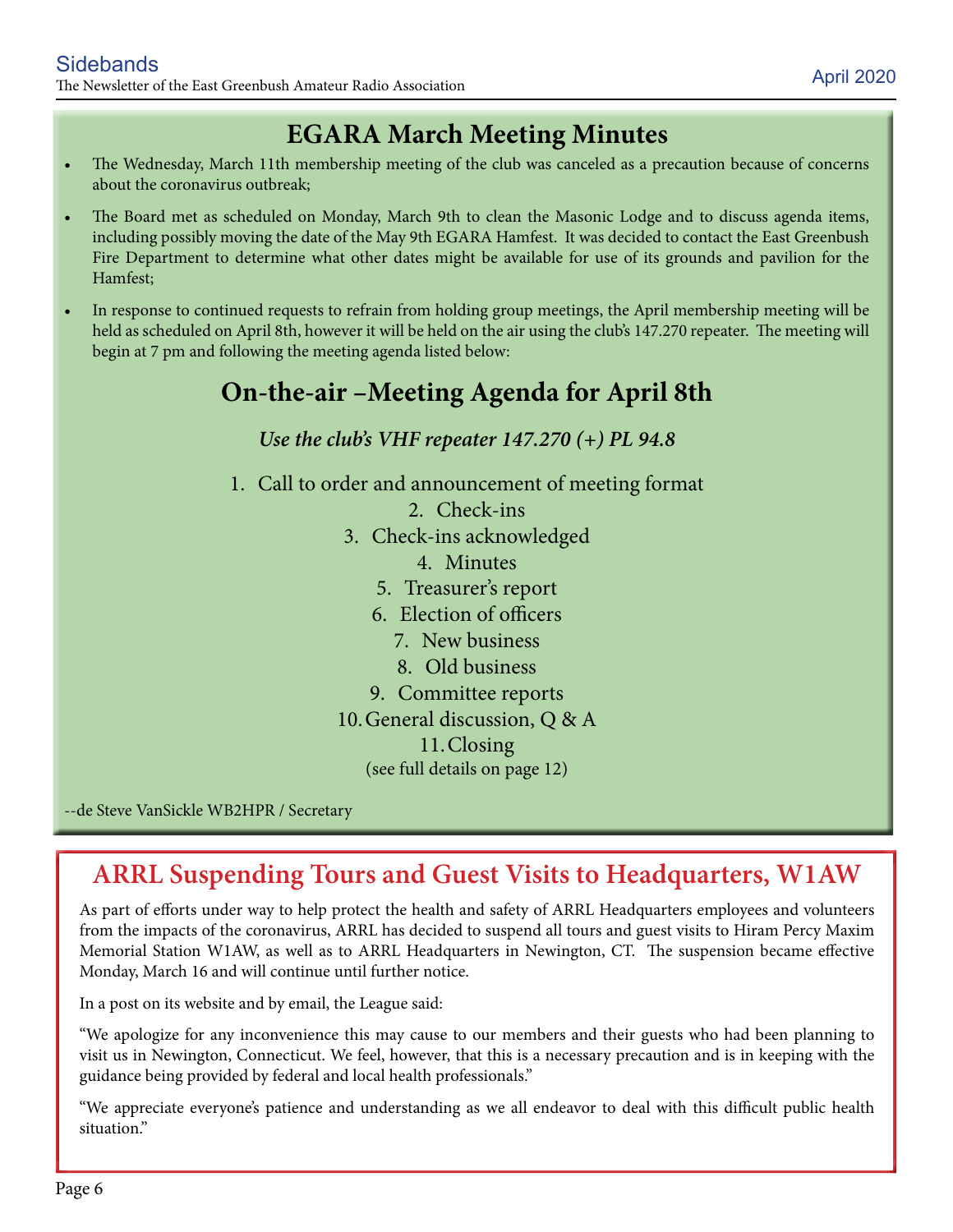## **How The National Bureau Of Standards Helped Make "Radio"**

**This was originally published as "NIST's Role in the Early Decades of Radio (1911-1933)" on the National Institute of Science and Technology's blog, Taking Measure**

Even if you weren't able to watch the recent Super Bowl on TV, you could still listen to the play-by-play commentary on the radio. But radio does more than just broadcasting sporting events or playing music. It plays a major role in emergency response, navigation and science.

The word "radio," however, didn't become part of our regular vocabulary until 1911, and it happened thanks in part to Howard Dellinger, a radio scientist at the National Bureau of Standards (NBS), the agency that became the National Institute of Standards and Technology (NIST). This came about when the second International Radiotelegraph Conference was being planned in London, and a professor sent Dellinger a paper that he was going to present to the conference for review.

At the time, "wireless" was used as the term for radio communication, especially by the British. However, NIST was charged with revising standards in preparation for the conference, and Dellinger suggested that the professor use "radio," which was already becoming a popular word in the U.S., instead of "wireless." The professor agreed, and the word "radio" went on to become the universally accepted term.

Dellinger not only played a role in popularizing the word "radio," but he also played a role in the first radio work done at NIST. A commercial company asked NIST to calibrate a wavemeter, a device developed by one of its engineers that measures electromagnetic waves like those of radio. Dellinger was known as the wireless expert and took on the project of calibrating the first radio instrument at NIST.

#### **A New Type of Radio Receiver**

But for radio to become mainstream, it first had to be commercialized, which began with its introduction into households. However, the challenge was building a radio set that used the electrical current, called alternating current (AC), which powered lights, fans and kitchen appliances when plugged into wall sockets. The predecessor to this technology was developed and patented by two researchers, Percival D. Lowell and Francis W. Dunmore, at NBS in 1922. They called their invention the "mousetrap."



The "mousetrap" was a receiver for a radio amplifier that could run on AC. This was considered a breakthrough because at that time radios were only able to be powered by direct current (DC) provided by batteries. These batteries were bulky and heavy, had to be charged from time to time and were considered dangerous because of the acid used in them. The researchers' prototype meant the radio could be used in homes without causing damage and with the same performance quality.

-continued on page 8-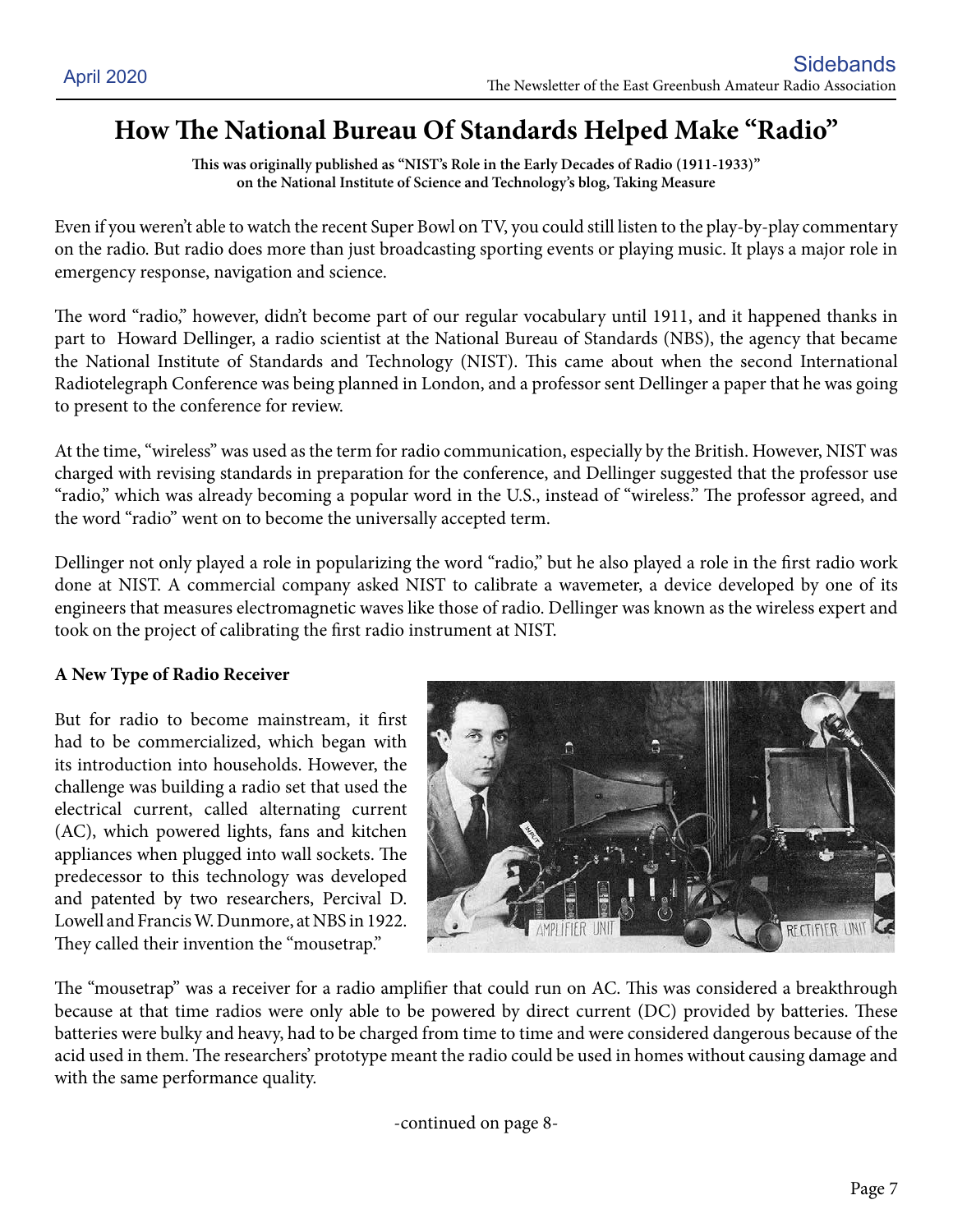#### **... How The National Bureau Of Standards Helped Make "Radio"**

Lowell and Dunmore filed two more patents together for other innovations, and for the "mousetrap" they sold the rights to the Dubilier Condenser Corporation. Little did they know that, because there was no uniform policy on patents issued to government employees, their actions would result in more than a decade of litigation over who legally had the rights to the patent.

While they were tied up in court, the Radio Corporation of America (RCA) developed its own model of the AC radio in 1926. Its model later became the first AC-powered radio sold to consumers.

#### **Flying by Radio**

During the early years of flight navigation, NIST was doing research to assist pilots while they were flying and landing. Pilots needed three things to get their bearings when flying "blind," meaning it's foggy, too dark or too cloudy to see. They needed to know the longitudinal position, altitude and speed of the aircraft, which were all achieved by various beacons installed in the plane. The remaining issue was that there were two frequencies the pilot constantly had to switch between the frequency that the Department of Commerce used to send weather information to planes and ships, which sometimes caused interference for pilots, and the frequency the radio beacon operated on, which gave altitude and other information.

Dunmore created a prototype, but Harry Diamond, a radio engineer who joined NIST in 1927, completed the device, called the radio guidance system. Diamond solved the problem by developing a separate device that allowed for voice communication to the pilot without receiving any outside interference from ships' radios.

A Curtiss Fledgling, a trainer aircraft developed for the U.S. Navy, was equipped with the device, and flight tests were performed between NIST's experimental air station at College Park, Maryland, and Newark Airport in New Jersey in foggy weather. After a series of successful tests were performed, the device was turned over to be used by the Department of Commerce in 1933.

#### **Praise From a Famous Inventor**

While mostly intended for serious users, some of NIST's journals and publications were popular with the public. One such book, titled The Principles Underlying Radio Communication, covered topics such as elementary electricity, radio circuits and electromagnetic waves and was also published as a textbook for soldiers in the U.S. Army. The famous inventor Thomas Edison received a copy from NIST and wrote a letter thanking the first director, Samuel W. Stratton, for publishing it, saying it was "the greatest book on this subject that I have ever read."

As these and other examples show, NIST had a significant influence on radio research between 1911 and 1933. However, NIST's radio work didn't end with the first blind landing. NIST would continue to contribute to the field leading up to and during World War II, and research continues to this day in areas such as 5G, public safety communications and spectrum sharing.

------------------------------

ABOUT THE AUTHOR: Alex Boss is a general assignment writer in the NIST Public Affairs Office and covers standard reference materials (SRM).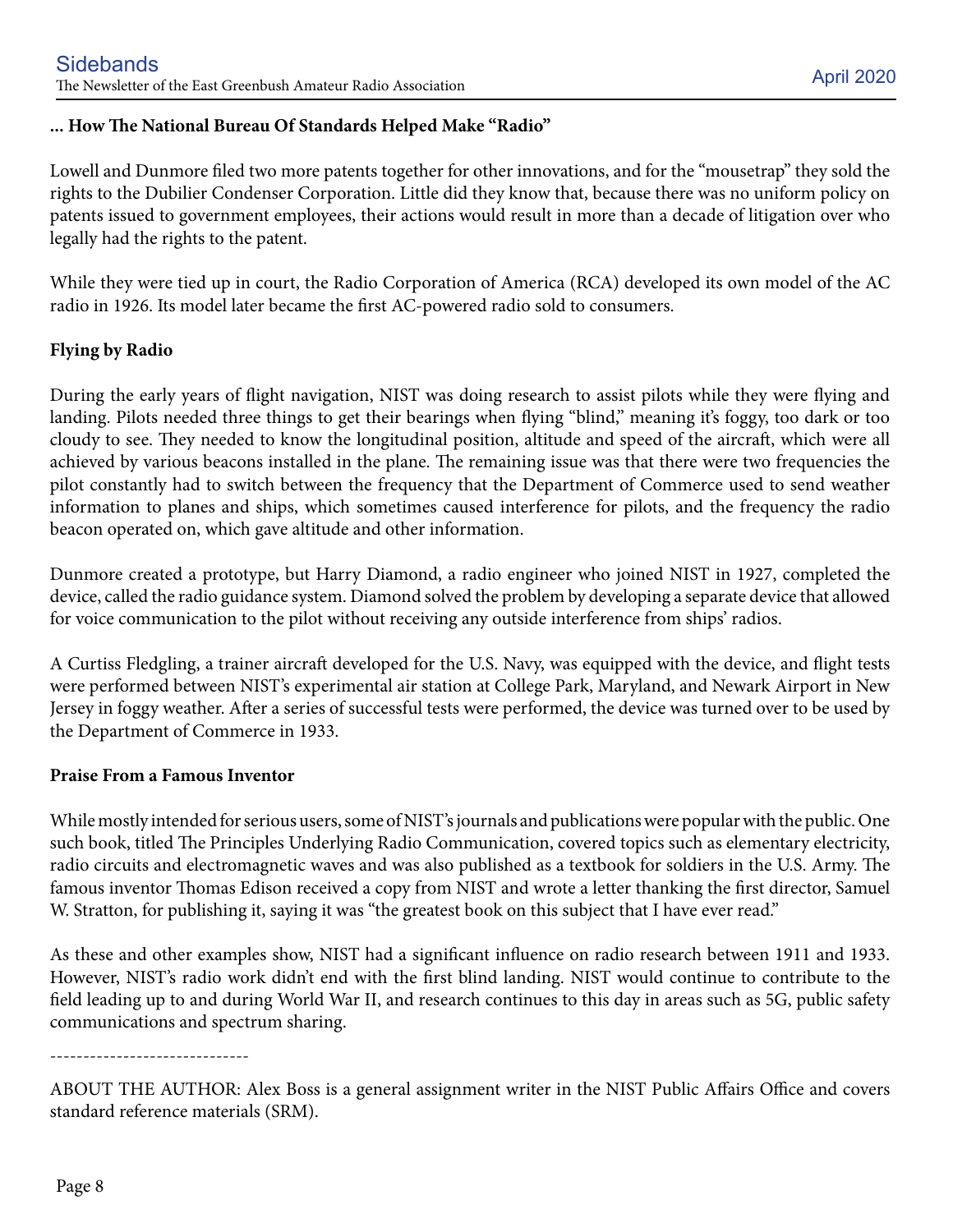## **A Message from ARRL Hudson Division Director Ria Jairam, N2RJ**

Greetings, Hudson Division!

Hope everyone is doing as well as we can.

These are trying times. Lots of clubs and hams have had to cancel everything due to COVID-19. We'd like to let you know that we are here to support you in whatever way we can.



It's also a good time to get on air. Ham radio can keep many from being socially isolated, especially senior citizens who are hard hit by the current situation. So pick up the mic, or the key, paddles or fire up that digital mode software and call CQ. Or get on the repeater and make a call. You never really know, you can brighten someone's day.

A huge thank you as well to our first responders and medical personnel (Doctors, nurses, EMTs etc) who are at the front lines. We appreciate you.

Ria can be reached at: n2rj@arrl.org

### **Virus Sparks Renewed Interest in Ham Radio, but Testing also a Problem**

With the spread of the Covid-19 virus continuing to upend everyday life, it has also brought with it a renewed interest in Amateur Radio as people realize it still offers the ability to communicate when regular systems fail. Unfortunately, it comes at a time when many VE exams sessions have been forced to cancel, including EGARA's May 16th exam session.

According to FCC data, there had been a recent uptick in Ham licenses since the outbreak, but it has now been affected by the cancellation of exam sessions. Meanwhile, on-line Amateur Radio test preparation sites report a substantial surge in traffic.



In a comparison of the time period from March 5-13, 2020, to the same days in 2019, the number of persons signing up for amateur radio license courses on HamRadioPrep.com has soared more than 700% since news of the coronavirus outbreak dominated headlines.

At the same time, ARRL Volunteer Examiner Coordinator (VEC) Manager Maria Somma, AB1FM, anticipates that the number of new and upgraded radio amateurs will dip as VE teams cancel exam sessions due to coronavirus social distancing guidelines. She cited FCC Universal Licensing System (ULS) figures showing that new ham licenses granted for the first half of March totaled 1,298, while another 296 licensees upgraded. Those numbers are down from the 1,697 new ham licenses granted during the same period last year, which also saw 467 upgrades.

In response, some VE test organizations are turning to on-line testing or expanding their existing on-line offerings. For instance, the Anchorage, Alaska ARC VEC recently enhanced its ability to administer amateur radio license examinations using its web-based examination system, including approval to give exams outside of Alaska. However, it noted that its resources are limited and that lengthy delays in administering tests can be expected.

EGARA is currently working with ARRL to explore whether on-line testing of FCC exams is an option and what steps it might be able to take to implement such a system.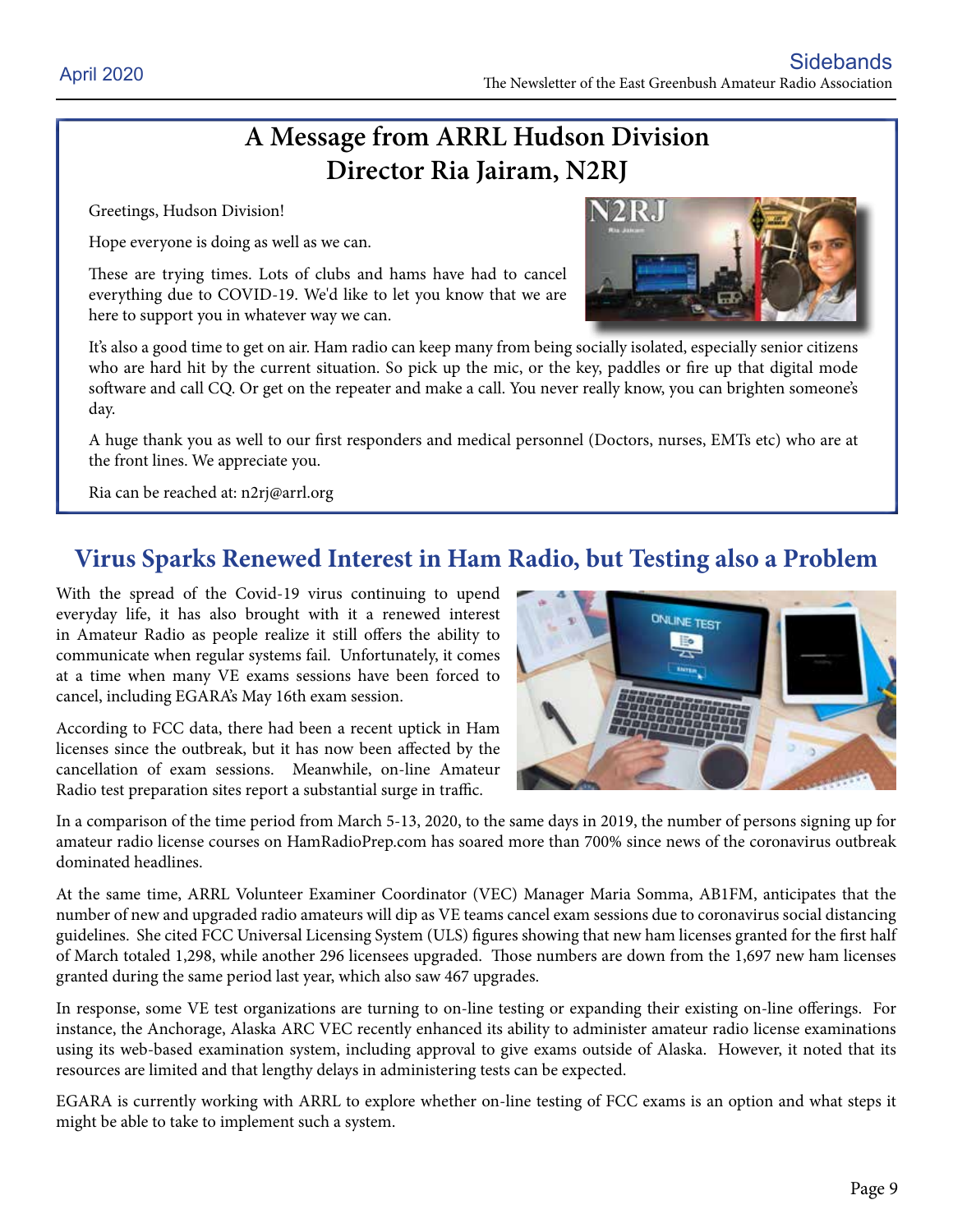# **The History of Ham Radio: Armstrong in QST**

**Chris Codella, W2PA, author, John Pelham, W1JA, editor, Phil Johnson, W2SQ, editor**

**(Editor's note: By special arrangement with the authors, Sidebands is pleased to present this multi-part series on the history of ham radio. Subsequent chapters will be published in future monthly editions of the newsletter)**

 $\bf{A}$ t age twenty-nine and already one of the most well-known radio engineers in the world, Edwin H. Armstrong was a veteran of the great war, and the president of the Radio Club of America. He was also professor of electrical engineering at Columbia University in New York City, where the R.C.A. was based and met regularly. Later recognized as one of the most important inventors in radio, Armstrong embodied the close relationship between amateur experimenters of the early years and leading academic and commercial radio researchers. In Armstrong's case they were the same person.

His article "A New Method for the Reception of Weak Signals at Short Wavelength" led the February 1920 issue of QST. It described a new receiving technique especially useful to hams of the time who were struggling with how to make use of signals that suffered two afflictions: they were very short in wavelength and very weak. He had developed the method while in the Army during the war.



EDWIN H.ARMSTRONG

Having presented the material at one of the R.C.A.'s regular meetings the previous December, he gave the ARRL permission to reprint it under an agreement with the League that dated back before the war to regularly publish such talks.

You get a strange feeling reading an article such as this. Looking in from the twenty-first century, you know how the technological story eventually unfolds in the years and decades that follow. You can't help but empathize with one of the great minds of the time as he struggles to extend the boundaries of the radio art, on the verge of discovering a new solution, being held back by the inadequacies of the available equipment.

Armstrong, an experienced author of peer-reviewed technical publications, concisely described a challenge that was of great interest to amateurs who wondered about the usability of wavelengths below 200 meters, the only direction for expansion available to them. His objective was to build a receiver that covered a wide range of wavelengths (600 to 50 meters), was easily tunable, and faithfully reproduced the characteristics of the transmitted signal. This last requirement meant that the receiver must not distort the original modulation of an undamped signal—or if a spark (damped) signal, it should reproduce the original note, the personal sound of an individual transmitter.

He explained that there were three usual direct methods of reception, none of which were satisfactory: (1) rectification (detection) of the radio-frequency (RF) signal, as in a crystal set, followed by amplification of the resulting audio; (2) reordering things to first amplify the RF signal followed by rectification; and (3) heterodyning directly down to audio frequencies. Heterodyning means mixing the original radio signal with another signal produced within the receiver but having a slightly higher or lower frequency. This produces an audio signal with a frequency that is the difference of the two mixed signals. If the two frequencies are close enough, you'd get a frequency (called a "beat" frequency) that was low enough to be audible to the human ear.

Since rectification was inherently inefficient at low signal levels, the first approach worked poorly with weak signals—and weak signals were what you most wanted to hear since the signals coming from the farthest distance would also be the weakest. To make things worse, low-frequency (audio) amplifiers in 1920 were inherently noisy, limiting how much amplification you could employ, and how much useful signal you could get in the headphones.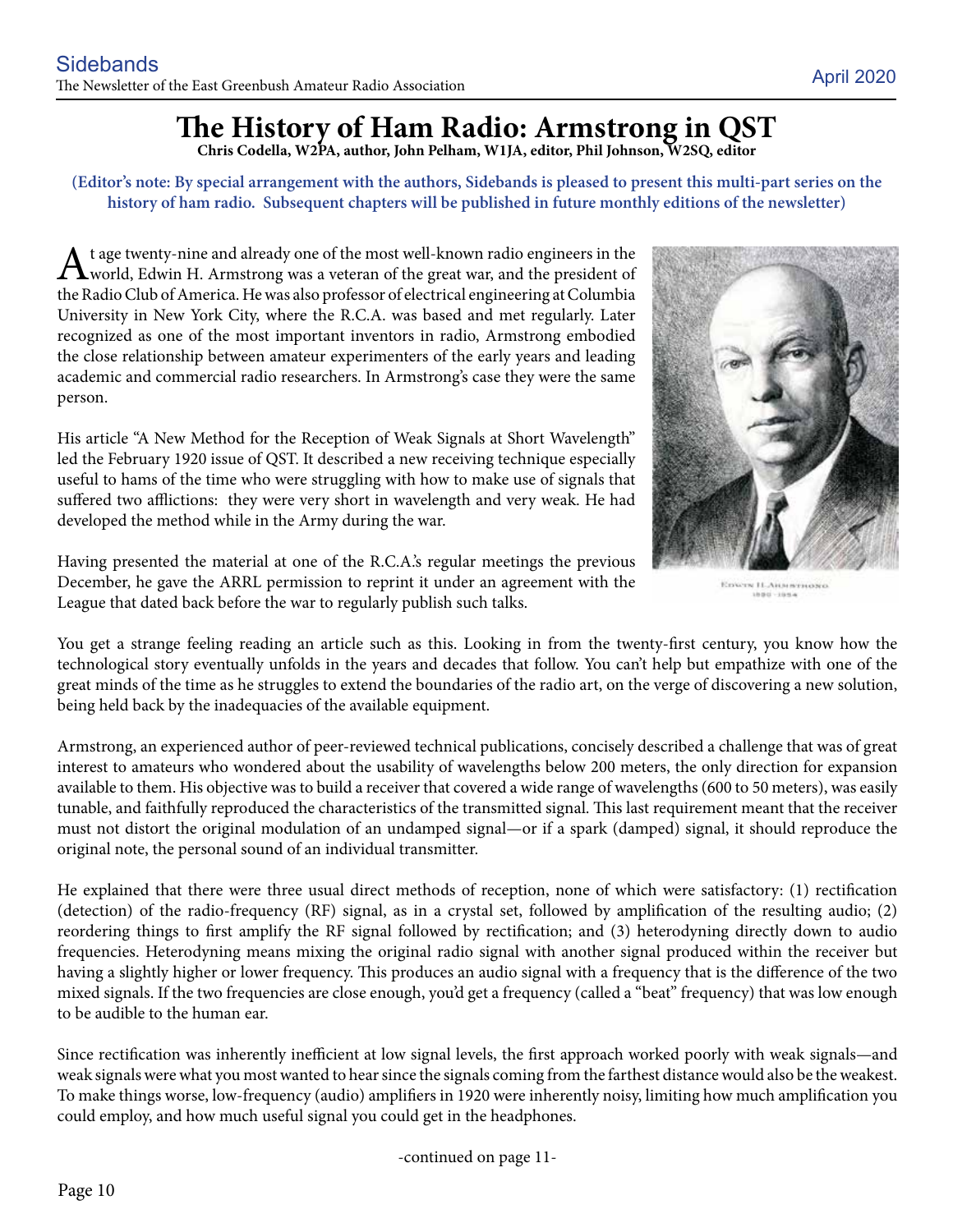## **Armstrong....**

In the second method, rectification was more efficient with an RF signal that had first been amplified. However, inter-electrode capacitance in vacuum tubes confined their operation to longer wavelengths in simple circuits. If you added inductance to counter this effect, you would end up with a receiver that was cumbersome to tune and prone to internal oscillations.

The third method, heterodyning to get audio, seemed to be the best alternative, but in 1920 it was impractical because of the instability of the beat note; vacuum tube oscillators were quite unstable at short wavelengths (high frequencies) in both receivers and transmitters.

Armstrong introduced an in-between approach: heterodyne the original RF signal down to a frequency he described as "substantially above audibility," in this case 100,000 cycles per second (or kc5), then pass it through amplification and rectification. The big advantage of this method was a greatly increased rectification or detection efficiency made possible by a much higher signal level after amplification. However, to use this for CW (undamped) reception, one must somehow modulate an

| A Magazine Devoted Exclusively<br>to the Radio Amateur                                                                                                                                                                                                                                                                                                                                                                                                                                                        |                                                                                                                                                                                                                                                                                                                                                                                                                                                                                                                                                                                                         |  |
|---------------------------------------------------------------------------------------------------------------------------------------------------------------------------------------------------------------------------------------------------------------------------------------------------------------------------------------------------------------------------------------------------------------------------------------------------------------------------------------------------------------|---------------------------------------------------------------------------------------------------------------------------------------------------------------------------------------------------------------------------------------------------------------------------------------------------------------------------------------------------------------------------------------------------------------------------------------------------------------------------------------------------------------------------------------------------------------------------------------------------------|--|
| A New Method for the Reception of Weak<br>Signals at Short Wave Lengths +<br>By Edwin H. Armstrong, E. E.*                                                                                                                                                                                                                                                                                                                                                                                                    |                                                                                                                                                                                                                                                                                                                                                                                                                                                                                                                                                                                                         |  |
| problem of receiving weak<br>signals of short wave length in a<br>practical manner has become of<br>great importance in recent years,<br>is especially true in con-<br>nection with direction finding work where<br>the receiver must respond to a very small<br>fraction of the energy which can be picked<br>up by a loop antenna.<br>The problem may be summed up in the<br>following words:- construct a receiver<br>for undamped, modulated continuous and<br>damped oscillations which is substantially | the resulting low frequency current. Two<br>limitations at once present themselves, one<br>inherent in low frequency amplifiers and<br>the other inherent in all known rectifiers.<br>The limitation in the amplifier is the<br>residual noise which makes it impractical<br>to use effectively more than two stages of<br>amplification. The second limitation lies<br>in the characteristic of the detector or<br>rectifier. All rectifiers have a character-<br>latic such that the rectified or low fre-<br>quency current is roughly proportional to<br>the square of the impressed high frequency |  |

|  | fraction of the energy which can be picked<br>up by a loop antenna.<br>The problem may be summed up in the<br>following words)- construct a receiver<br>for undamped, modulated continuous and<br>damped oscillations which is substantially<br>equally sensitive over a range of wave<br>length from 50-600 meters; which is<br>capable of rapid adjustment from one<br>wave to another, and which does not<br>distort or lose any characteristic note or<br>tone inherent in the transmitter.<br>It is, of course, obvious that some form<br>of amplification must be used but a study<br>of the various known methods soon con-<br>vinces one that a satisfactory solution can-<br>not be obtained by any direct method. In<br>the interests of completeness we will con-<br>sider the three well known direct means<br>which might possibly be employed, and<br>examine the limitations which apply to<br>each. These three methods are :-<br>(1) Amplification of the low frequency<br>current after rectification:<br>(2) Amplification of the high frequency<br>current before rectification; and<br>(3) Application of the heterodyne<br>principle to increase the efficiency of<br>rectification.<br>Consider first the method of rectifying<br>the high frequency current and amplifying<br>*President, Radio Club of America.<br>!Presented at meeting of R. C. A. at Columbia<br>University, Dec. 19, 1919. Publication courtesy | ampuncation. The second imalation her<br>in the characteristic of the detector or<br>rectifier. All rectifiers have a character-<br>latic such that the rectified or low fre-<br>quency current is roughly proportional to<br>the square of the impressed high frequency<br>E. M. F. Hence the efficiency of rectifi-<br>cation becomes increasingly noorer the<br>weaker the signal until a point is reached<br>below which the detector practically ccases<br>to respond.<br>The second method of attack on the<br>problem is the amplification of the re-<br>ceived high frequency currents before<br>rectification to a point where they can be<br>efficiently dealt with by the detector. This<br>method is ideal on long waves and various<br>methods of inductance, resistance and<br>eapacity couplings have been successfully<br>used, but when the attempt is made to use<br>the same methods of coupling on wave<br>lengths from 200 to 600 it results in com-<br>plete failure. This is because the low<br>eapacity reactance existing between the<br>various elements of the tubes causes them.<br>in effect, to act as a short elreult around<br>the coupling means and thereby prevent<br>the establishment of a difference of<br>potential in the external plate circuit. It<br>is, of course, possible to eliminate the<br>short-circuiting by tuning with a parallel<br>inductance but this introduces a compli-<br>cation of adjustment which is highly<br>objectionable and the tuning of all cir-<br>cults also leads to difficulty with undesirable<br>internal oscillations. |
|--|----------------------------------------------------------------------------------------------------------------------------------------------------------------------------------------------------------------------------------------------------------------------------------------------------------------------------------------------------------------------------------------------------------------------------------------------------------------------------------------------------------------------------------------------------------------------------------------------------------------------------------------------------------------------------------------------------------------------------------------------------------------------------------------------------------------------------------------------------------------------------------------------------------------------------------------------------------------------------------------------------------------------------------------------------------------------------------------------------------------------------------------------------------------------------------------------------------------------------------------------------------------------------------------------------------------------------------------------------------------------------------------------------------------------------------------------|-----------------------------------------------------------------------------------------------------------------------------------------------------------------------------------------------------------------------------------------------------------------------------------------------------------------------------------------------------------------------------------------------------------------------------------------------------------------------------------------------------------------------------------------------------------------------------------------------------------------------------------------------------------------------------------------------------------------------------------------------------------------------------------------------------------------------------------------------------------------------------------------------------------------------------------------------------------------------------------------------------------------------------------------------------------------------------------------------------------------------------------------------------------------------------------------------------------------------------------------------------------------------------------------------------------------------------------------------------------------------------------------------------------------------------------------------------------------------------------------------------------------------------------------------------------------------------------------------------|
|  |                                                                                                                                                                                                                                                                                                                                                                                                                                                                                                                                                                                                                                                                                                                                                                                                                                                                                                                                                                                                                                                                                                                                                                                                                                                                                                                                                                                                                                              |                                                                                                                                                                                                                                                                                                                                                                                                                                                                                                                                                                                                                                                                                                                                                                                                                                                                                                                                                                                                                                                                                                                                                                                                                                                                                                                                                                                                                                                                                                                                                                                                     |

unmodulated, undamped signal6 to make it audible since the detected frequency would be too high to hear. Even though a stable oscillator could be built for this lower frequency, using one to further heterodyne this intermediate frequency down to an audible one would not work since the resulting note would still depend on the stability of the oscillator used in the previous heterodyne step.

Once a desired operating frequency was chosen and tuned (he used 3 Mc, or 3 million cycles per second) the heterodyne signal, or local oscillator in today's terminology, could be adjusted for the most efficient rectification in the first stage, which, he wrote, was a non-critical adjustment. Of course it was only non-critical and did not need to be changed if one intended to stay on one frequency. Selectivity could be improved if the amplification stage was made regenerative and the coupling between stages was tuned.

As for spark (damped) signals, previous attempts using heterodyning resulted in the loss of the signal's original note—the characteristic buzzy tone produced by the frequency with which sparks were produced. The signal's note was lost because the efficiency of rectification (or mixing) in heterodyning depends strongly on the phase difference of the two signals being mixed. In spark, each "wave train" (each burst of RF energy after a spark) from the transmitter typically begins at a different, random phase angle, or point in the sinusoidal wave. Thus each wave train is heterodyned to a different, random level. Also, since the audio frequency beat note is so low compared to the (RF) frequency in both the wave train and the local oscillator, there is no time to complete even part of one cycle of a beat note. Both effects result in a random hissing sound at the receiver when listening to a spark signal, difficult to listen to and decode and difficult to distinguish from other nearby signals.

With a much higher beat note as in his new design, several beats per wave train could be produced, the phase difference would therefore vary through several cycles, and so the initial phase of each wave train mattered much less. The note of the original spark signal was thus preserved. In fact, to the listener, the difference in the characteristic notes of individual transmitters was even more noticeable than when using a simple crystal detector.

Armstrong goes on to describe other variations of this method of reception, including using multiple stages of different intermediate frequencies. The basic idea of using an intermediate frequency would become standard practice and have many subsidiary benefits in receiver design, perhaps only some of which Armstrong himself understood fully at this early point. More than ninety years later these basic principles can be found in the design of a majority of receivers of all sorts, including cell phones and satellites, garage door openers and wireless computer networks (not to mention actual radios and televisions). While acknowledging the work of others upon which he had built, he asserted that "the application of the principle to the reception of short waves is, I believe, new and it is for this reason that this paper is presented." That is, presented to the people who needed it most and prompted its development: his fellow amateurs.

Though constrained by crude components, Armstrong was changing the fundamental nature of the radio art before his thirtieth birthday.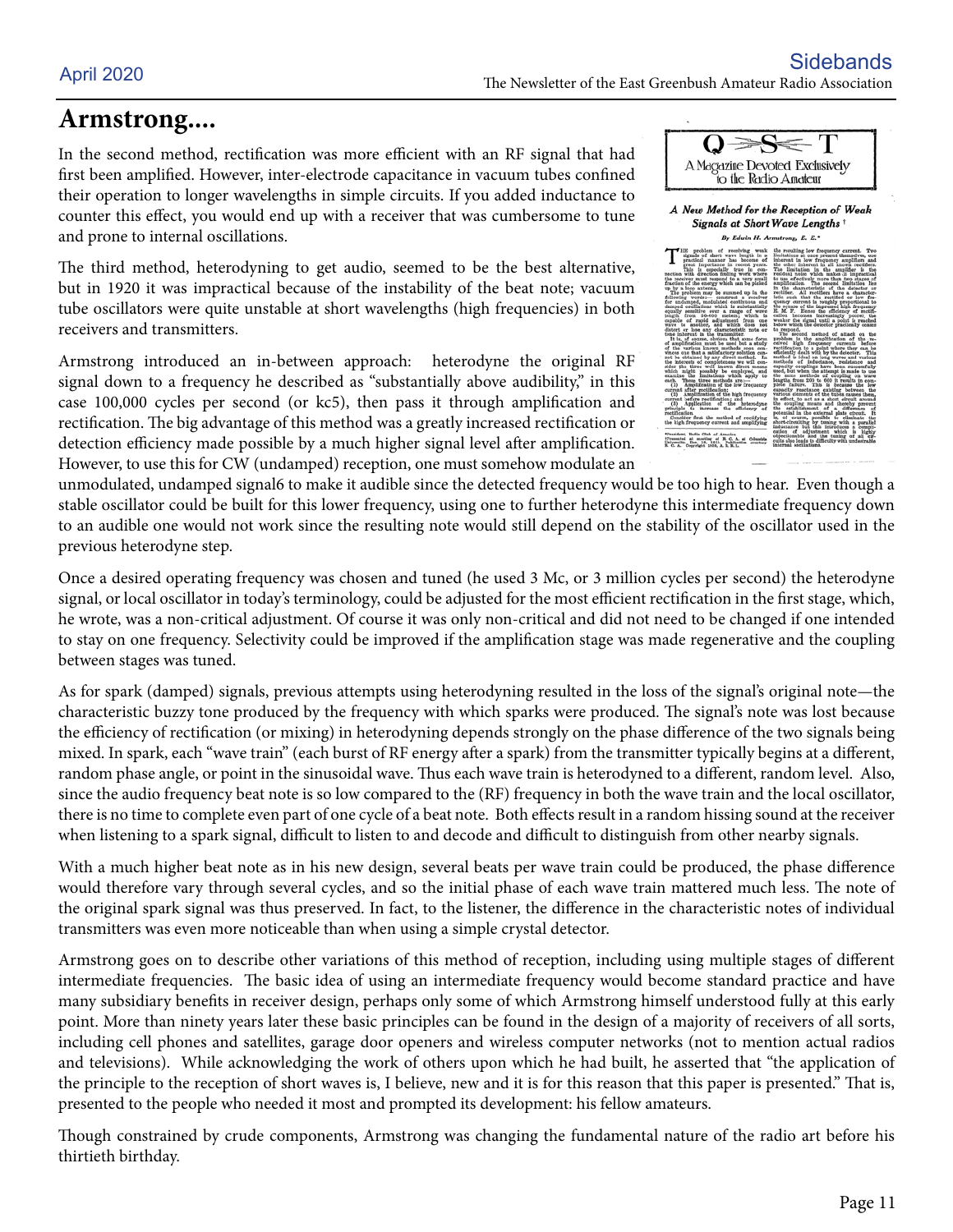# **On-Air Meeting Protocol for April 8th**

**To better understand how EGARA will conduct it's "On-Air" membership meeting on April 8th, here is the net agenda that will be used. The meeting will be held using the club's 147.270 repeater (PL Tone 94.8).**

- 1. At 7:00 PM the net is called to order on 147.270 mhz;
- 2. Net Control will announce: This is the April 2020 on-the-air meeting of the East Greenbush Amateur Radio Association. This is station WB2HPR and I'll be acting as your net control, and my name is Steve. I will be taking check-ins from EGARA club members. Please do not break the net and direct your comments through net control. Remember that you are using a repeater --so wait for the carrier to drop out after the courtesy tone before you make your transmission. That way you won't time out the repeater;
- 3. At this time, we will begin check-ins. Please acknowledge when you hear your name and call letters announced. Net Control will read through the membership list.
- 4. We have the following stations checked in: list of stations will be repeated by Net Control;
- 5. Are there any additional check-ins?
- 6. We'll begin our meeting with the Minutes from March, followed by the Treasurers report. Then, we will hold our election of officers – followed by a call for old business, then new business, and finally committee reports before we open up for additional comments and questions.
- 7. First, the Minutes: Last months meeting and program were cancelled out of an abundance of caution due to the covid-19 pandemic. The program was a radio workshop to assess the health and performance of members radios. The program will be offered again at a future meeting.
- 8. Now, Bryan, W2RBJ will give his Treasurers report. (Report given) Thank you, Bryan for your report.
- 9. The election of officers follows: A call for nominations was made via email and the nominations are now closed. The following nominees have volunteered for offices as follows: President: Bryan Jackson W2RBJ; Vice President: Nick Field KD2JCR; Secretary: Steve VanSickle WB2HPR; Treasurer: Don Mayotte,KB2CDX. President Emeritus Tom Scorsone, KC2FCP, will become President Emeritus upon the election of a new President. Since no other nominations were received, the Secretary will cast 1 vote in favor of the slate of candidates if a motion is made by a club member. Do we have a motion?
- 10. The secretary casts one vote in favor of the proposed slate of candidates. Congratulations to our newly elected officers and thanks to Tom Scorsone KC2FCP for his leadership role over the last 19 years by serving as EGARA club president. "Thank you, Tom"
- 11. At this time, are there any stations with old business?
- 12. Do we have any new business?
- 13. Are there any Hamfest committee reports? (Bryan will update Hamfest business)
- 14. Does anyone have any comments or announcements for the NET?
- 15. Before we wrap up, I invite you to check the club website for any updated information regarding hamfests, meetings, and etcetera. The club web site can be found at www.EGARA.club. We now conclude this over-the-air meeting of the East Greenbush Amateur Radio Association. Thanks to all for your participation and we return the repeater back to general amateur use. 73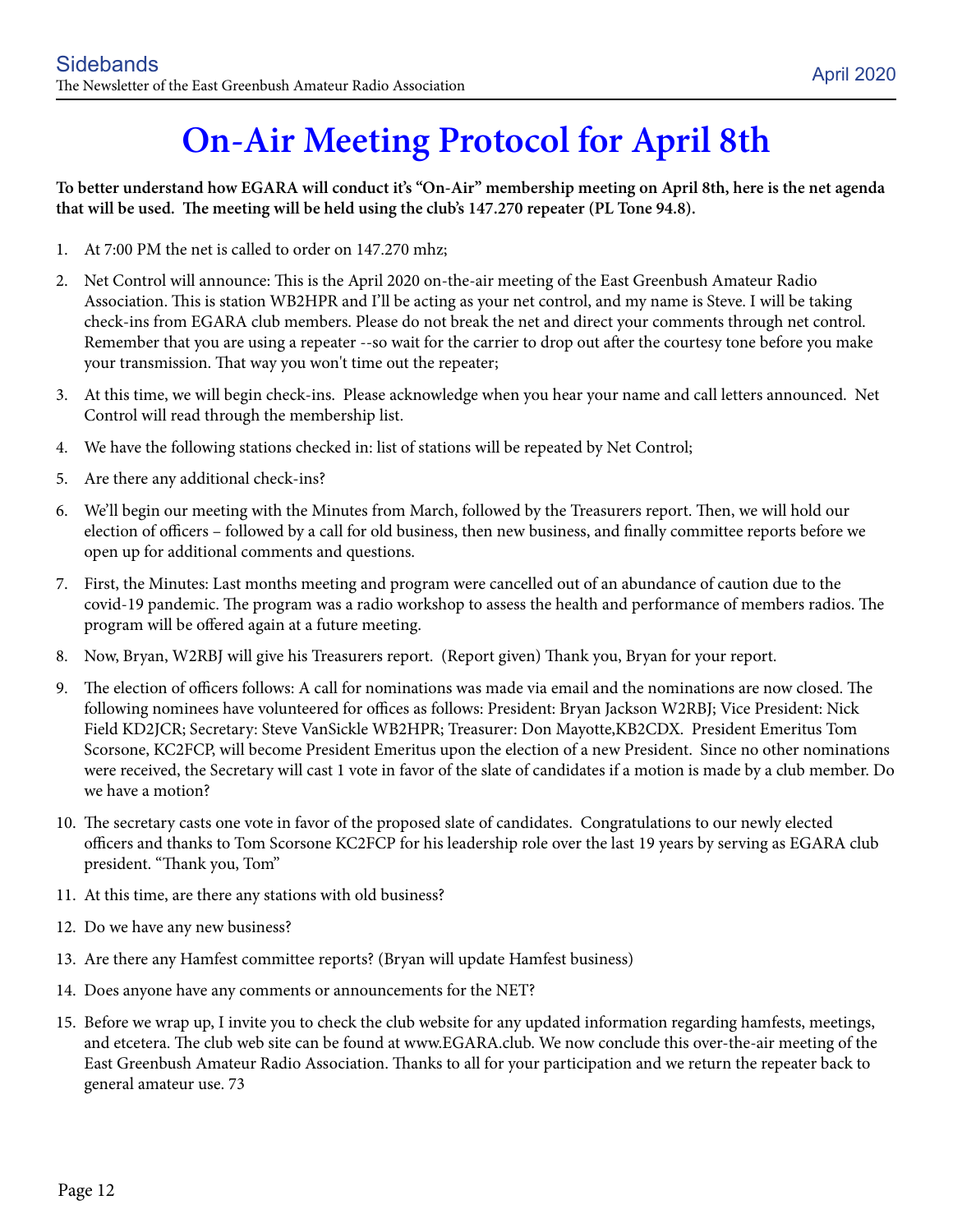Sidebands The Newsletter of the East Greenbush Amateur Radio Association April 2020

CALL **THERE**  500 8PDX Salem OR **HAS TO** e videos  $l_{COM}$  $CC 80 - 10$ nel **A BETTER** us for count comme propoca changing **WAY**  $QEL$ 



**Log your contacts fast and easy with N3FJP's fully customizable Amateur Contact Log 6.6.**

**It provides tracking of Worked All States, Worked All Counties, Worked All Countries, DXCC, VUCC, Grids, Zones, IOTAs, Lighthouses... and dozens of other features that can't be found anywhere else.**

**Plus, it interfaces with most Elecraft, Icom, Kenwood, Ten Tec and Yaesu radios!**

**So get rid of all that paper in your shack... and get Amateur Contact Log 6.6 today!**

*AMATEUR CONTACT LOG 6.6 only* **from**  *N3FJP SOFTWARE*

**(Luckily there is...)**

**www.n3fjp.com**